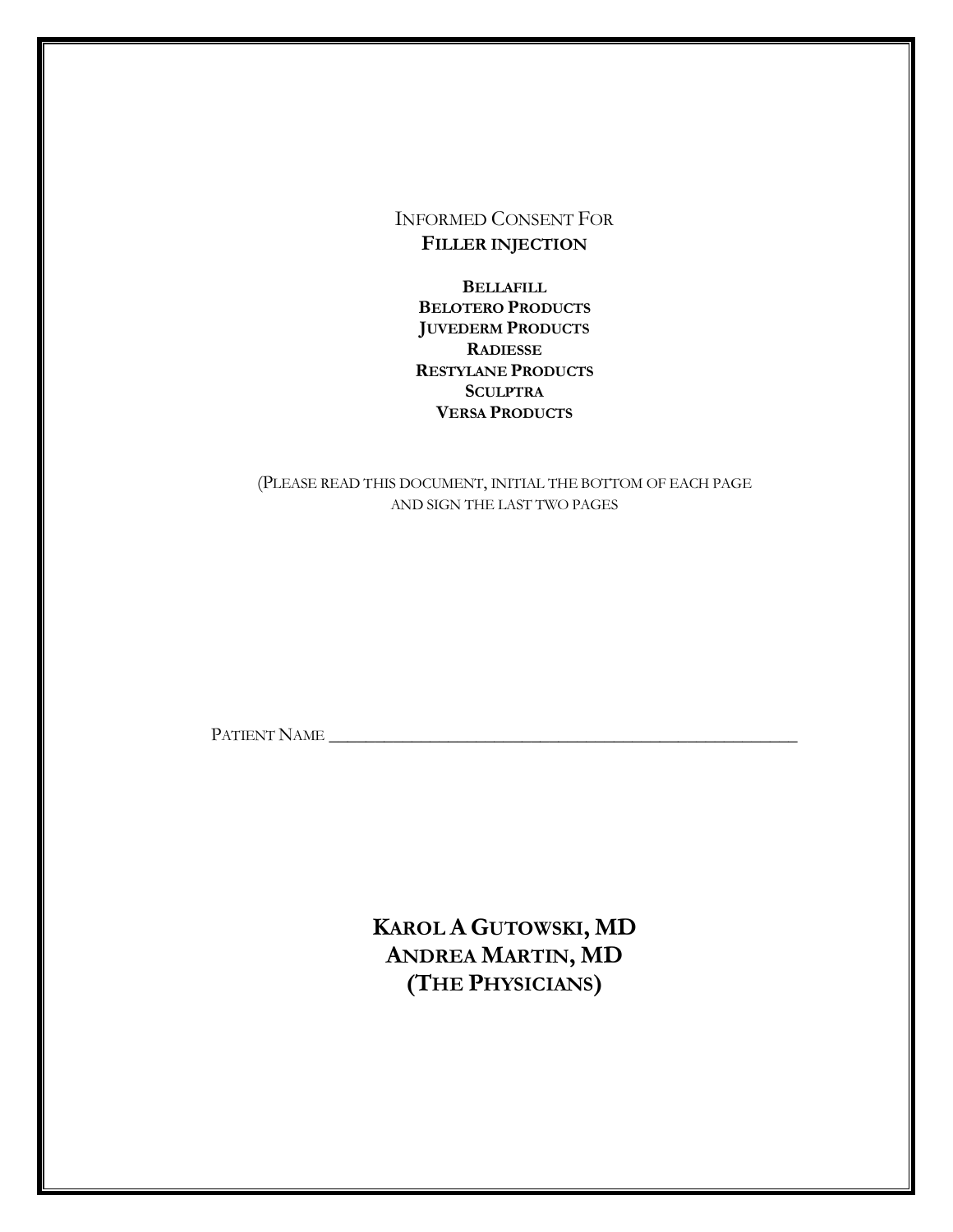### **INSTRUCTIONS**

This is an informed-consent document which has been prepared to help inform you concerning a soft tissue filler injection, its risks, and alternative treatments. It is important that you read this information carefully and completely. Please initial each page, indicating that you have read the page and sign the consent for this procedure.

### **INTRODUCTION**

Dermal and soft tissue fillers are injected to temporarily correct wrinkles. They add volume, thereby filling lines, wrinkles, and folds from the inside out. Treatment results are immediate. After the first treatment, additional treatment(s) with filler may be needed to achieve the desired level of correction. The need for additional treatments varies from patient to patient. Over time, the filler will gradually break down and be absorbed by your body, depending on the type of filler. As a result, injections will need to be repeated to maintain the desired effect. Depending on the filler used, the results can last from 3 months up to 5 years. Some fillers have lasted longer than 5 years and may be permanent.

# **ALTERNATIVE TREATMENTS**

Alternatives include not performing the treatment at all. Other alternative treatments which vary in discomfort, effect and duration include animal derived filler products, fillers derived from the patient's own fat tissues, synthetic plastic or silicone permanent implants or toxins that can paralyze muscles that cause some wrinkles.

**Disclaimer of "Off-Label" use -** Each filler is FDA approved for use in the specific areas of the face. However, once a product is FDA approved, it may be used in other areas of the face and body, as determined by a medical professional. Therefore, any filler injection may include off-label use in an effort to give the best result possible.

# **RISKS OF DERMAL & SOFT TISSUE FILLERS**

Every procedure involves a certain amount of risk, and it is important that you understand the risks involved. An individual's choice to undergo this procedure is based on the comparison of the risk to potential benefit. Although most patients do not experience the following complications, you should discuss each of them to make sure you understand the risks, potential complications, and consequences of dermal fillers.

**Pain -** Fillers are injected into the skin using a fine needle to reduce injection discomfort. You may choose to anesthetize the treatment area either topically, with a local block or both. Please consult your physician about pain management. Tenderness is occasionally experienced and is usually temporary, resolving in 2 to 3 days.

**Skin Disorders -** It is common to have a temporary redness, bruising and swelling following a treatment. This will usually subside in the first few hours after a session but may last for several days to a week. Minimize exposure of treated areas to excessive sunlight, UV lamp exposure, and extreme cold weather until any swelling and redness have disappeared. Avoid use of alcohol for the next 24 hours. While very rare, scarring can occur following treatment. Also, fillers should not be used in patients with a known potential for keloid formation or heavy scarring. Some fillers may produce nodules under the skin which might be seen or felt by the patient. In rare cases, an inflammatory granuloma may develop, which could require surgical removal of the filler. You may also notice a bluish hue of your skin where the filler was injected.

**Bleeding and bruising -** Pinpoint bleeding is rare but can occur following treatments. Bruising is seen on occasion following treatments. Rarely, bruising can last for weeks or months and might even be permanent. Patients using Aspirin, Ibuprofen, Advil, Motrin, Nuprin, Aleve, garlic, Gingko Biloba, Vitamin E, or blood thinners have an increased risk of bleeding or bruising at the injection site.

**Unsatisfactory results -** There is the possibility of a poor or inadequate response from dermal fillers. There might be an uneven appearance of the face with some areas more affected by the filler than others. In most cases, this uneven appearance can be corrected by more injections in the same or nearby areas. In some cases, though, this uneven appearance can persist for several weeks or months. The practice of medicine and surgery is not an exact science. Although, good results are expected, there is no guarantee or warranty expressed or

Page 2 of 6 **Patient Initials 1996 Patient Initials** 200122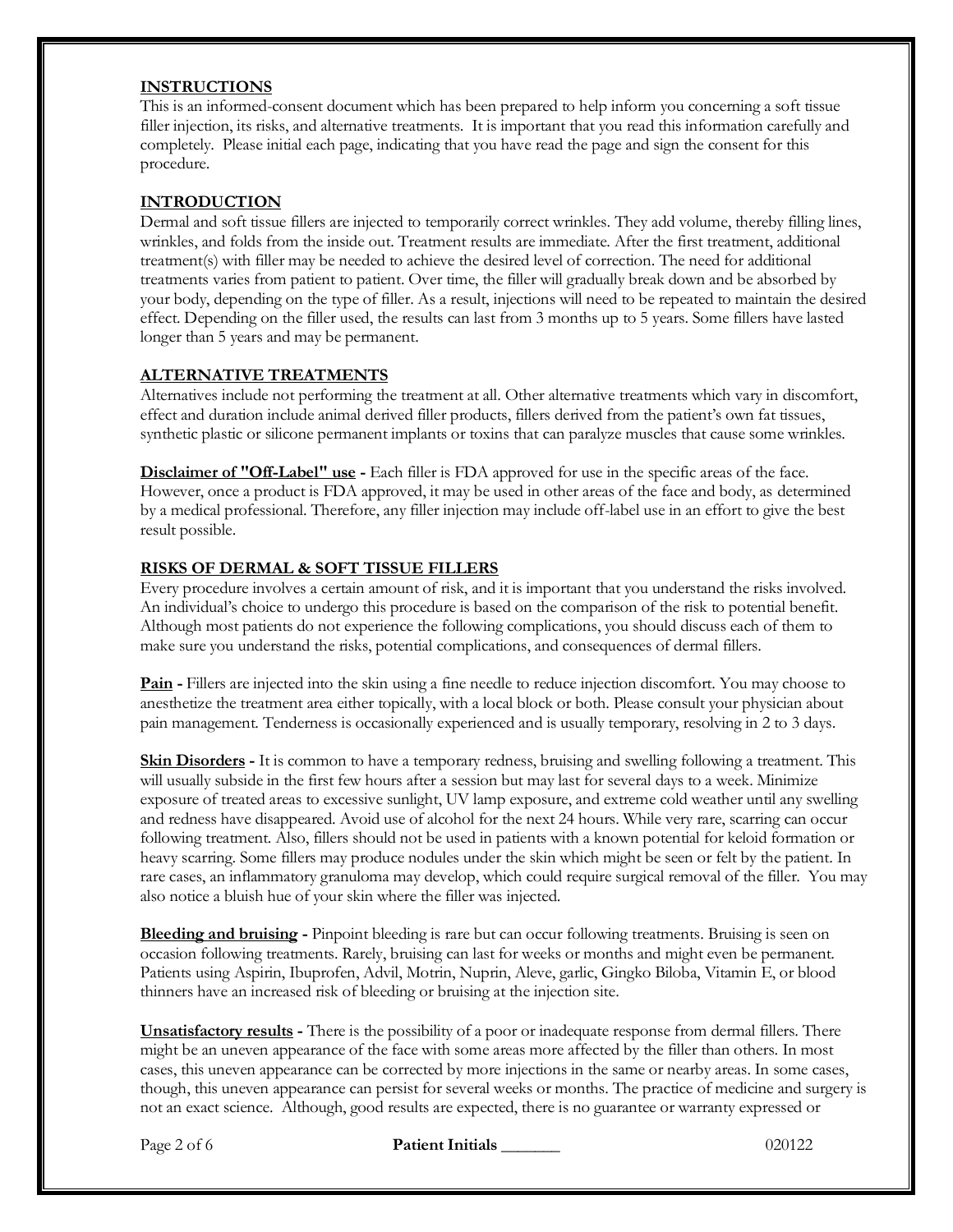implied, on the results that may be obtained. The use of laser treatments on top of the injection sites carries the risk of lessening or loss of the filler.

**Allergic reactions -** Fillers should not be used in individuals with a known previous history of reactions. In rare cases, local allergies to tape, preservatives used in cosmetics or topical preparations have been reported. Systemic reactions (which are more serious) may result from prescription medicines.

**Infection -** Although infection following dermal filler injections is unusual, bacterial, fungal, and viral infections can occur. Additional treatments or antibiotics may be needed. Most cases are easily treatable but, in rare cases, permanent scarring in the area can occur. If you have a history of herpes simplex in the area to be treated, we recommend prophylactic antivirals before and after injection around the mouth.

**Swelling** - Some swelling (edema) is common after any injection and tend to resolve in a few hours. In some cases, swelling may last for a few days and rarely, there may be prolonged swelling lasting a few weeks or months.

**Lumps and tissue irregularities** - Some lumps or irregularities are possible but usually resolve with time or gentle massage. In rare cases, long-term lumps (granulomas) may occur requiring treatment.

**Need for reversal of injection** - If you are not satisfied with the result, some fillers can be "undone" with an injection of hyaluronidase, which dissolves the filler. This may require an extra payment. Radiesse, Bellafill, and Sculptra CANNOT be dissolved.

**Damage to deeper structures**- **Deeper structures such as nerves, blood vessels, and the eyeball may be damaged during the injection. Injury to deeper structures may be temporary or permanent. This may result in skin loss causing wounds, scar, and deformity. Blindness is possible.**

**Migration of filler** - The product may migrate from its original injection site to other areas and produce unintended effects.

**Eye Disorders**- Functional and irritative disorders of eye structures may rarely occur following filler injections.

**Asymmetry** - The human face and eyelid region is normally asymmetrical with respect to structural anatomy and function. There can be a variation from one side to the other in terms of the response to filler injection.

**Pain**- Discomfort associated with filler injections is usually short duration.

**Skin disorders**- Skin rash and swelling may rarely occur following filler injection.

**Unknown risks**-The long-term effect of filler on tissue is unknown. There is the possibility of additional risks and risk factors may be discovered.

**Unsatisfactory result**-There is the possibility of a poor or inadequate response from filler injection. Additional filler injections may be necessary. Surgical procedures or treatments may be needed to improve results after filler injection.

**Long-term effects**- Subsequent alterations in appearance may occur as the result of aging, weight loss or gain, sun exposure, or other circumstances not related to filler injections. Filler injection does not stop the aging process or produce permanent tightening of the skin. Future surgery or other treatments may be necessary.

**Pregnancy and nursing mothers**- Animal reproduction studies have not been performed to determine if filler injections could produce fetal harm. It is not known if filler material can be excreted in human milk.

Page 3 of 6 **Patient Initials 1999 Patient Initials** 200122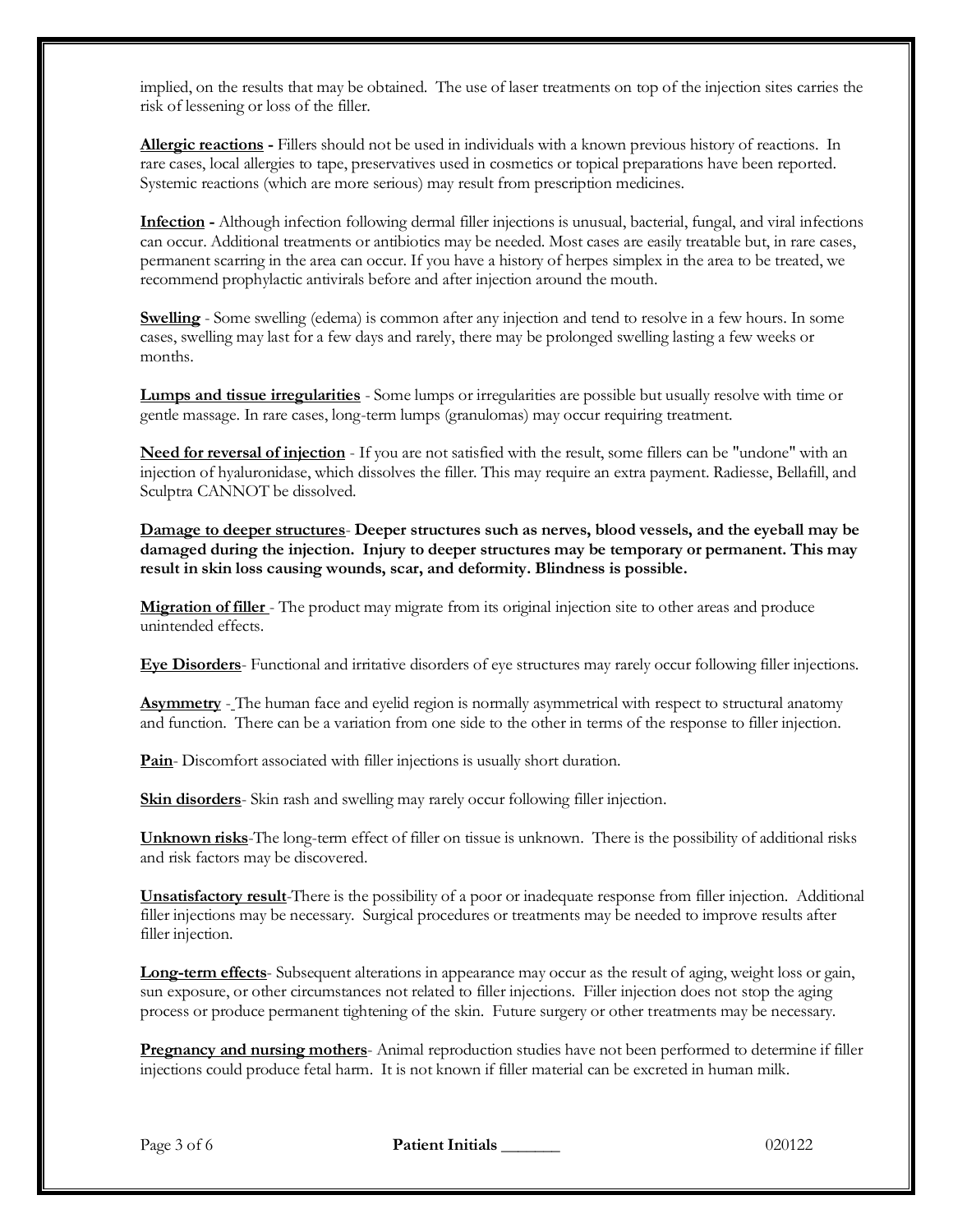**Blindness**- Blindness is extremely rare after filler injections. However, it can be caused by internal bleeding around the eyeball or due filler material traveling in a blood vessel to the eye. The occurrence of this is very rare.

# **HEALTH INSURANCE**

Most health insurance companies exclude coverage for cosmetic surgical procedures and treatments or any complications that might occur from the same. Please carefully review your health insurance subscriber information pamphlet.

# **ADDITIONAL TREATMENT NECESSARY**

There are many variable conditions in addition to risk and potential complications that may influence the longterm result of filler injections. Even though risks and complications occur infrequently, the risks cited are the ones that are particularly associated with filler injections. Other complications and risks can occur but are even more uncommon. Should complications occur, additional surgery or other treatments may be necessary. The practice of medicine and surgery is not an exact science. Although good results are expected, there is no guarantee or warranty expressed or implied, on the results that may be obtained.

# **FINANCIAL RESPONSIBILITIES**

The cost of injection may involve several charges. This includes the professional fee for the injections, follow up visits to monitor the effectiveness of the treatment, and the cost of the material itself. It is unlikely that injections to treat cosmetic problems would be covered by your health insurance. Additional costs of medical treatment would be your responsibility should complications develop from filler injections.

### **DISCLAIMER**

Informed-consent documents are used to communicate information about the proposed treatment of a condition along with disclosure of risks and alternative forms of treatment(s). The informed-consent process attempts to define principles of risk disclosure that should generally meet the needs of most patients in most circumstances.

However, informed consent documents should not be considered all-inclusive in defining other methods of care and risks encountered.

Informed-consent documents are not intended to define or serve as the standard of medical care. Standards of medical care are determined based on all of the facts involved in an individual case and are subject to change as scientific knowledge and technology advance and as practice patterns evolve.

### **DURATION OF RESULTS**

While exact duration of filler effects cannot be promised, typical results are as follows:

**BELLAFILL** - 2 to 5 years, may be longer or permanent **BELOTERO** - 3 to 9 months **JUVEDERM PRODUCTS** - 6 to 9 months **RADIESSE** - 9 to 12 months **RESTYLANE PRODUCTS** - 6 to 9 months **SCULPTRA** - 1 to 2 years **VERSA PRODUCTS** - 6 to 9 months

**It is important that you read the above information carefully and have all your questions answered before signing the consent on the next page.**

Page 4 of 6 **Patient Initials** 200122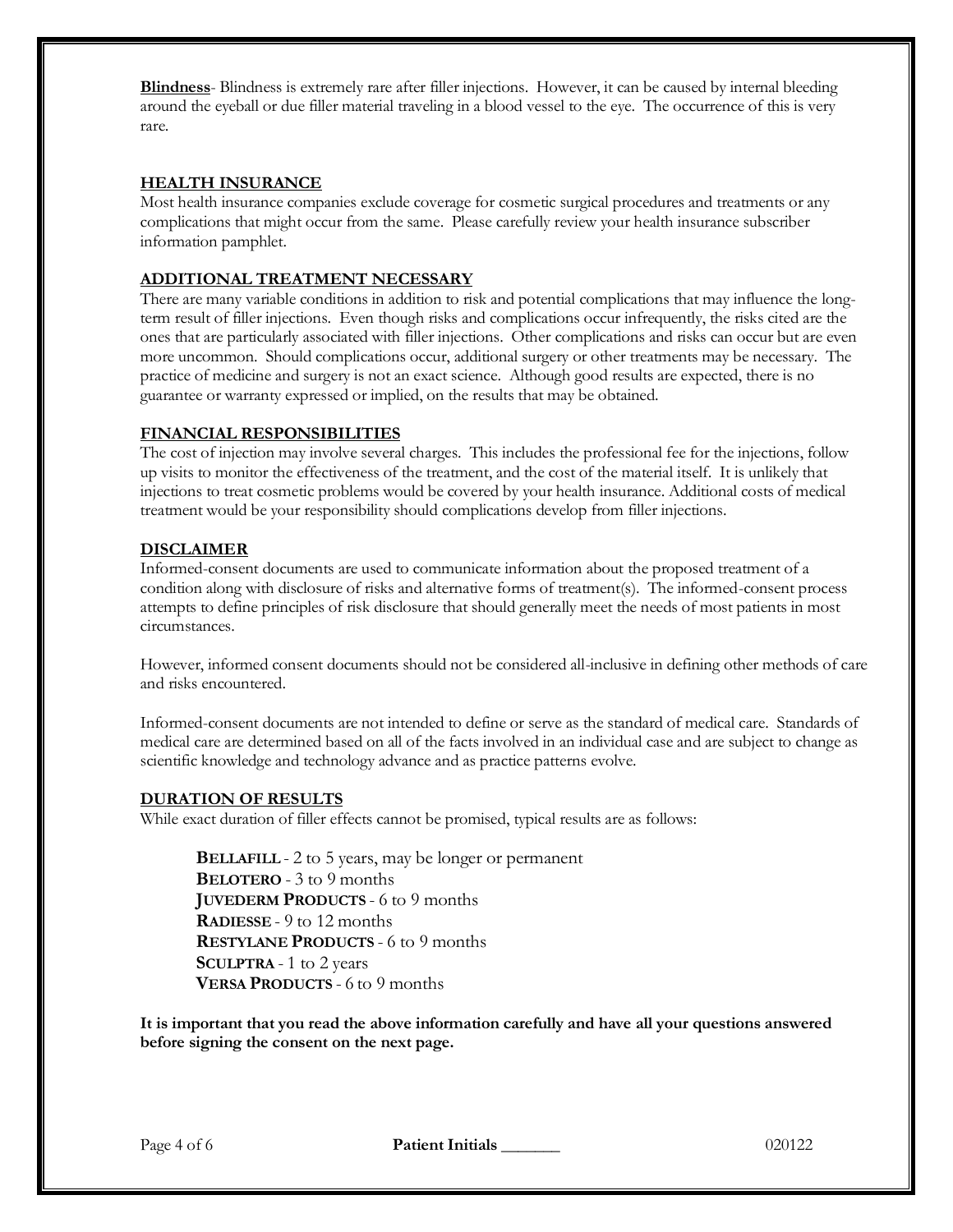# **CONSENT FOR SURGERY/ PROCEDURE or TREATMENT**

1. I hereby authorize The Physicians and such assistants as may be selected, to perform the following procedure or treatment:

# **Dermal & Soft Tissue Filler Injection BELLAFILL, BELOTERO PRODUCTS,JUVEDERM PRODUCTS, RADIESSE, RESTYLANE PRODUCTS, SCULPTRA, VERSA PRODUCTS**

### I have received the following information sheet: **INFORMED-CONSENT for FILLER INJECTION**

- 2. I consent to the administration of such anesthetics considered necessary or advisable. I understand that all forms of anesthesia involve risks, and the possibility of complications or injury.
- 3. I acknowledge that no guarantee has been given by anyone as to the results that may be obtained.
- 4. I consent to the photographing or video recording of the procedure to be performed, including appropriate portions of my body, for medical, scientific, or educational purposes, provided my identity is not revealed by the pictures.
- 5. For purposes of advancing medical education, I consent to the admittance of observers to the treatment room.
- 6. IT HAS BEEN EXPLAINED TO ME IN A WAY THAT I UNDERSTAND:
	- a. THE ABOVE TREATMENT OR PROCEDURE TO BE UNDERTAKEN
	- b. THERE MAY BE ALTERNATIVE PROCEDURES OR METHODS OF TREATMENT
	- c. THERE ARE RISKS TO THE PROCEDURE OR TREATMENT PROPOSED

\_\_\_\_\_\_\_\_\_\_\_\_\_\_\_\_\_\_\_\_\_\_\_\_\_\_\_\_\_\_\_\_\_\_\_\_\_\_\_\_\_\_\_\_\_\_\_\_\_\_\_\_\_\_\_\_\_\_\_\_\_\_\_\_\_\_\_\_\_\_

\_\_\_\_\_\_\_\_\_\_\_\_\_\_\_\_\_\_\_\_\_\_\_\_\_\_\_\_\_\_\_\_\_\_\_\_\_\_\_\_\_\_\_\_\_\_\_\_\_\_\_\_\_\_\_\_\_\_\_\_\_\_\_\_\_\_\_\_\_\_

I CONSENT TO THE TREATMENT OR PROCEDURE AND THE ABOVE LISTED ITEMS (1-6). I AM SATISFIED WITH THE EXPLANATION.

Patient or Person Authorized to Sign for Patient

Witness

Date

Page 5 of 6 **Patient Initials \_\_\_\_\_\_\_** 020122